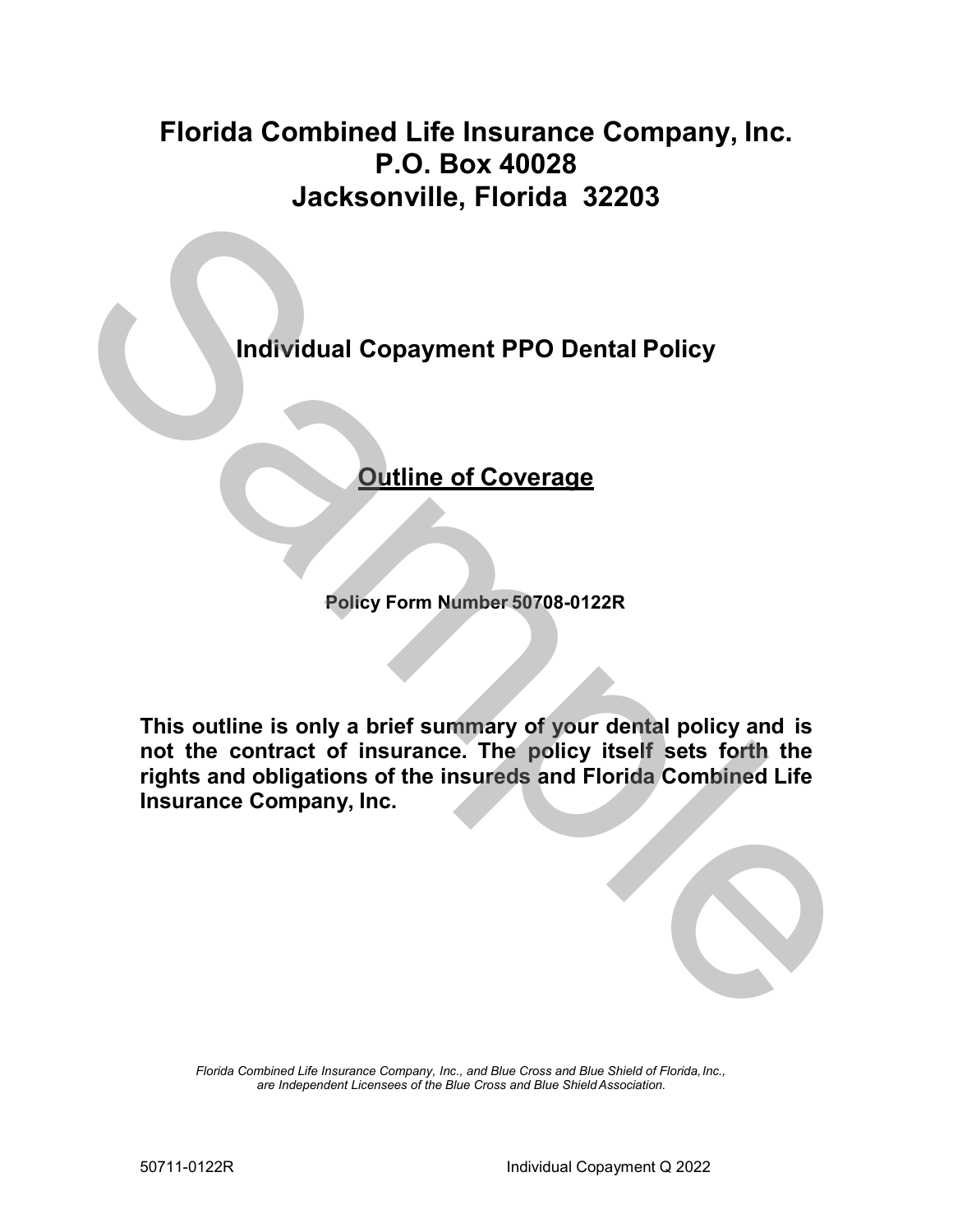### **OUTLINE OF COVERAGE**

Be certain to read your policy thoroughly. This Outline of Coverage is only abrief summary of your policy and is not the contract of insurance. The policy itself sets forth the rights and obligations of the insureds and Florida Combined Life Insurance Company, Inc. (FCL).

If, after examination of your policy, you are not satisfied with any of its termsor conditions, you may return the policy to us within ten (10) days of the delivery date and receive a full refund of all premiums.

FCL agrees to provide to covered individuals the dental insurance benefits specifically provided in this policy, subject to all its terms, conditions,limitations and exclusions.

### **BENEFITS**

**PEDIATRIC DEDUCTIBLE:** \$25 per person per calendar year

### **MAXIMUM PEDIATRIC BENEFIT:** Unlimited

LISTED BELOW IS ONLY A BRIEF SUMMARY OF YOUR DENTAL COVERAGE. PLEASE REFER TO THE POLICY FOR A COMPLETE DESCRIPTION OF BENEFITS, LIMITATIONS AND EXCLUSIONS. Fourier rights and voligations of the inistiests and rotinal computer<br>Let the detection of the stampe of the stampe of the stampe of the stampe of the stampe of the stampe of the stampe of the stampe of the stampe of the s

### **COVERED SERVICES:**

- − Exams
- − Cleanings
- − X-rays
- − Fluoride treatment (Pediatric only)
- − Sealants (Pediatric only)
- − Fillings; amalgam (silver) and composite (white)
- − Space Maintainers (Pediatric only)
- − Extractions
- − Endodontics (root canal)
- − Oral Surgery
- − General anesthesia
- − Periodontal (gum) treatment
- − Initial insertion, replacement and repairs to Crowns, Bridges,Partials and Dentures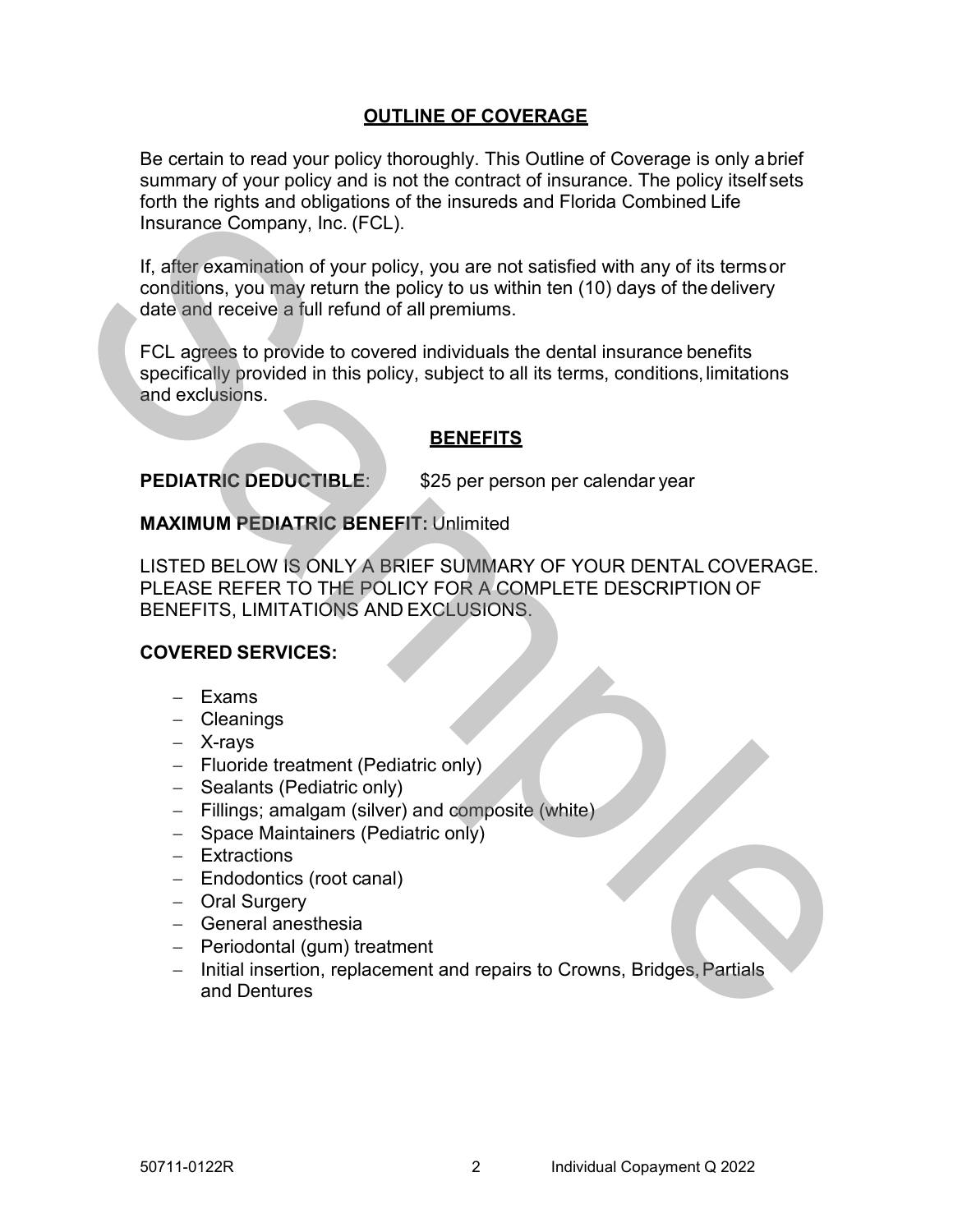### **LIMITATIONS:**

- − Two per year Exams, Cleanings (routine or periodontal), pediatric fluoride treatment
- − Two per year Bitewing x-rays Pediatric
- − One per 24 months Periodontal Scaling
- − One per 60 months Complete mouth or Panoramic x-rays
- − Periodontal Services limited to age 18 or older

### **EXCLUSIONS:**

- − Charges for replacement of any teeth missing prior to an insured's effective date of coverage
- − Services or supplies which are not medically necessary
- − Services provided by a family member
- − Cosmetic services
- − Charges for broken appointments
- − Services related to treatment of temporomandibular joint (TMJ)
- − Services for which the insured incurs no charge
- − Procedures necessary to alter vertical dimension
- − Local anesthesia billed separately
- − Any service payable under a Covered Person's health policy
- − Services not listed in this policy
- − Charges for a more expensive service
- − Services rendered before effective date of coverage or after termination of coverage, except as provided under "Extension of Benefits"
- − Charges for sterilization
- − Denture replacement necessary due to loss or theft
- − Duplicate or temporary denture, crown or bridge
- − Labial Veneers
- − General anesthesia and intravenous sedation for patient management
- − Charges for nitrous oxide
- − Prescribed drugs or premedication
- − Charge for oral hygiene or diet instruction
- − Cosmetic Pediatric Orthodontia Services

**COPAYMENT:** The copayment is the amount that you pay directly to your participating dentist at the time of service. You will pay only the specified copayment for the procedure performed, plus any applicable deductibles that may apply. The out of network benefits are a percentage of the in-networkFCL allowance. - One per 24 months - Pendomial Scaling<br>
- One per 80 months - Complete mouth or Panoramic x-rays<br>
Periodontal Services limited to age 18 or older<br>
EXQLUSIONS:<br>
- Charges for replacement of any teeth missing prior to an in

**PEDIATRIC BENEFITS**: Benefits available for covered persons who have not attained the age of 19.